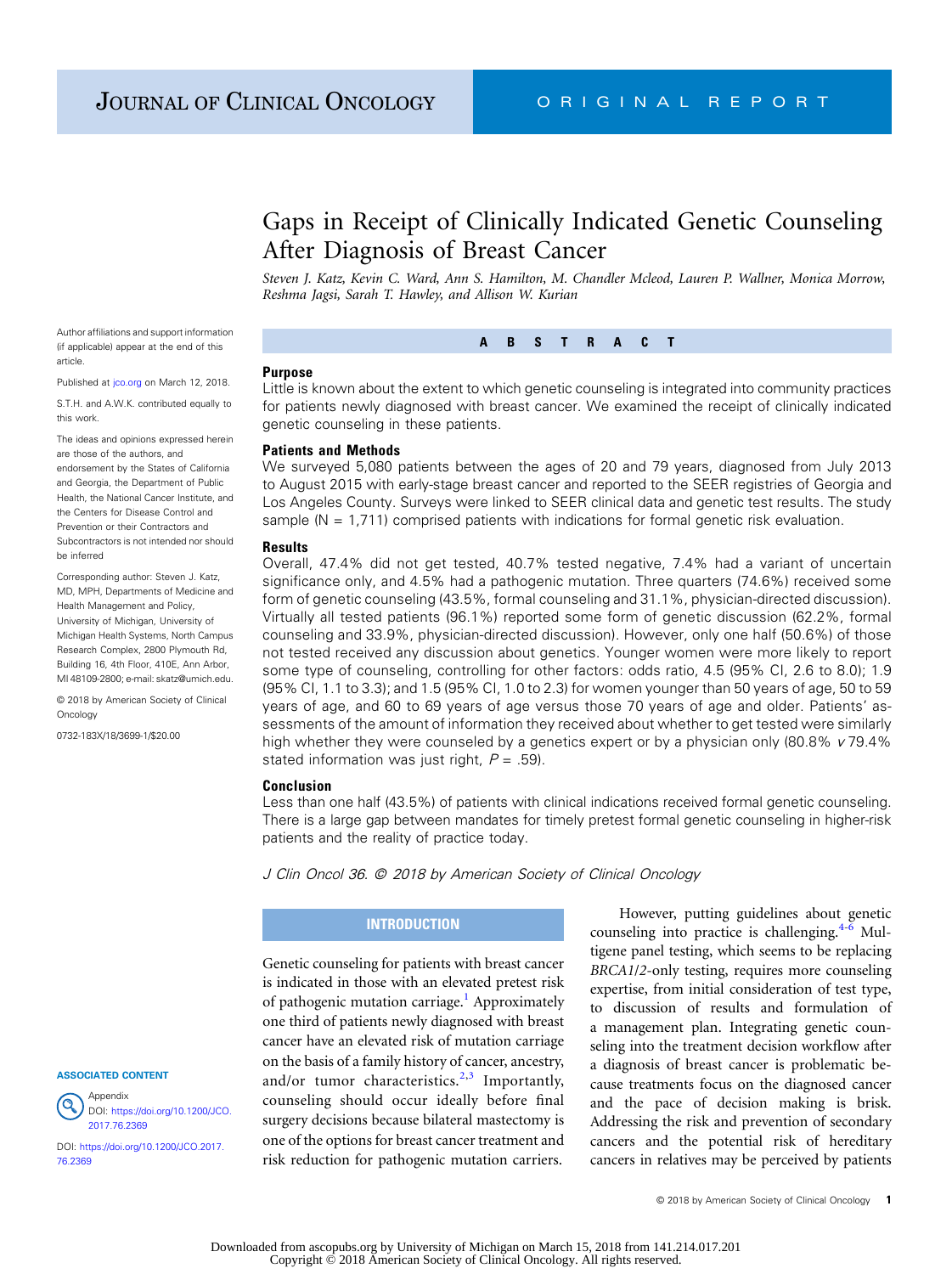and their physicians as lower priorities than treating the diagnosed cancer. Furthermore, cancer physicians' knowledge and attitudes about genetic testing are evolving. The growth of more extensive germline multigene panel testing seems to have already outstripped the timely availability of genetic counselor expertise in practice, despite requirements by insurers and recommendations by guidelines for formal pretest counseling.

However, we know little about the extent to which formal genetic counseling for patients with newly diagnosed breast cancer has been integrated into community practices. We have shown that only approximately one half of women with an elevated pretest risk of pathogenic mutation are tested, and only 40% of these women discuss testing with a genetic counselor.<sup>[2,3](#page-5-0)</sup> Other published studies have been limited by small patient samples accrued before the advent of widespread multigene panel testing and have been drawn largely from a few academic centers or clinical practices.

To address these gaps, we examined the receipt of genetic discussion, directed either by an expert in genetic counseling (formal counseling) or by a cancer physician (physician-directed discussion), for patients newly diagnosed with breast cancer in a large population-based contemporary sample who had indications for formal genetic risk evaluation. We examined the patterns and correlates of discussion modalities, as well as patient assessment of the amount of information they received about whether to undergo testing.

# PATIENTS AND METHODS

#### Study Population and Data Collection

The iCanCare study identified a large, diverse population of women with favorable-prognosis breast cancer from the SEER registries of Georgia and Los Angeles County who were 20 to 79 years of age and newly diagnosed with ductal carcinoma in situ or invasive breast cancer. Approximately 3 months after surgery, surveys were sent on a monthly basis from July 2013 to August 2015. Exclusions included prior breast cancer, stage III or IV disease, tumors  $> 5$  cm, more than three involved lymph nodes, a residence at diagnosis outside of the SEER region, or the inability to speak English or Spanish. Patients were mailed materials with a \$20 cash gift, and a modified Dillman method was used to encourage response.<sup>[8](#page-5-0)</sup> Overall, 7,810 patients were mailed surveys (507 were later deemed ineligible), and 5,080 surveys were completed by eligible patients (response rate =  $70%$ ).

Survey data were linked to SEER data, and genetic testing information was obtained from four laboratories (Ambry Genetics, Aliso Viejo, CA; GeneDx, Gaithersburg, MD; Invitae, San Francisco, CA; and Myriad Genetics, Salt Lake City, UT). Using a probabilistic matching strategy performed by Information Management Services (Rockville, MD), test results were merged to 5,026 of the 5,080 patient respondents with complete information on all SEER variables used for test linkage. A deidentified data set was sent to the University of Michigan. Institutional review boards of the University of Michigan, Emory University, the University of Southern California; the Georgia Department of Public Health; the California State Committee for the Protection of Human Subjects; and the California Cancer Registry approved the study, and data use agreements were established among the University of Michigan, the genetic laboratories, and Information Management Services.

#### Measures

Genetic Counseling Measures. We asked all respondents (1) whether they "had discussed having a genetic test for breast cancer risk with

a doctor or other health professional" and (2) whether they "had genetic counseling with a genetic counseling expert—that is, an appointment where the whole discussion is about genetic risk of breast cancer." These questions were used to construct two binary measures indicating (1) receipt of any discussion with a physician or other health professional about genetic testing and (2) receipt of formal counseling by a genetic counseling expert. Those who indicated that they had an expert genetic counseling session (regardless of how they responded to the general discussion question) were coded as having had formal counseling; those who answered "yes" to the question on discussion about genetic testing with a physician, but did not indicate expert formal counseling, were coded as having had a physician-directed discussion. In addition, we used a separate question about whether the patient consulted with a genetic counselor before or after surgery (added in the latter half of the survey period) in the analysis.

Satisfaction Measure. Patients were asked to rate the amount of information they received when making the decision about whether to have genetic testing (5-point response categories ranged from "Not enough" to "Too much" information, with the middle designating "Just right").

Clinical Need Measures. We categorized respondents into three need priority groups: (1) patients for whom testing identified a pathogenic mutation or VUS-only result, (2) those who tested negative, and (3) those who did not receive a genetic test. The rationale for these priority groups is that higher-risk patients with pathogenic mutations or VUS are a critically important target for formal genetic counseling. In addition, those with negative results in the context of their residual elevated risk of cancer are a higher priority for formal counseling than are untested patients.

Other Covariates. Other covariates considered included age groups, ethnicity, education, insurance status, income, marital status, and SEER site ([Table 1\)](#page-2-0). We also adjusted for time differences in the date of diagnosis and the survey completion interval (interval from diagnosis to receipt of the completed survey) to account for time period and potential recall bias.

### Statistical Analysis

We first examined the distribution of genetic discussion modalities by clinical need group. We then performed a multivariable logistic regression to examine correlates of genetic discussion and selected covariates using a two-part approach. We next performed a similar logistic model that regressed receipt of formal counseling versus physician-directed discussion among those who received any form of genetic discussion. In a secondary analysis, we included patients missing insurance information (9.0% of the sample) using a dummy variable, and we found no relevant differences in results. Variables included in all models were SEER site, age group, ethnicity, education level, insurance type, marital status, date of diagnosis, time interval from diagnosis to receipt of the completed survey (survey completion interval), and stratified need group. Diagnosis date and survey completion interval were continuous variables, whereas all others were grouped [\(Table 1](#page-2-0)). Finally, we examined patient appraisal of the amount of testing information by discussion modalities among those who received any counseling. All results were weighted to account for differential sampling and survey nonresponse. Analyses were performed using SAS version 9.4 (Cary, NC). Rao-Scott and Wald  $\chi^2$  tests were used to assess significance for differences in proportions and logistic regression factors.

# **RESULTS**

The analytic sample comprised 1,711 of the 5,080 women (34.0%) who had clinical indications for formal genetic risk evaluation according to National Comprehensive Cancer Network (NCCN) guidelines contemporaneous with the study period, as described previously.<sup>[9](#page-5-0)</sup> [Table 1](#page-2-0) lists the distribution of patient characteristics for the full analytic sample. Patients were distributed evenly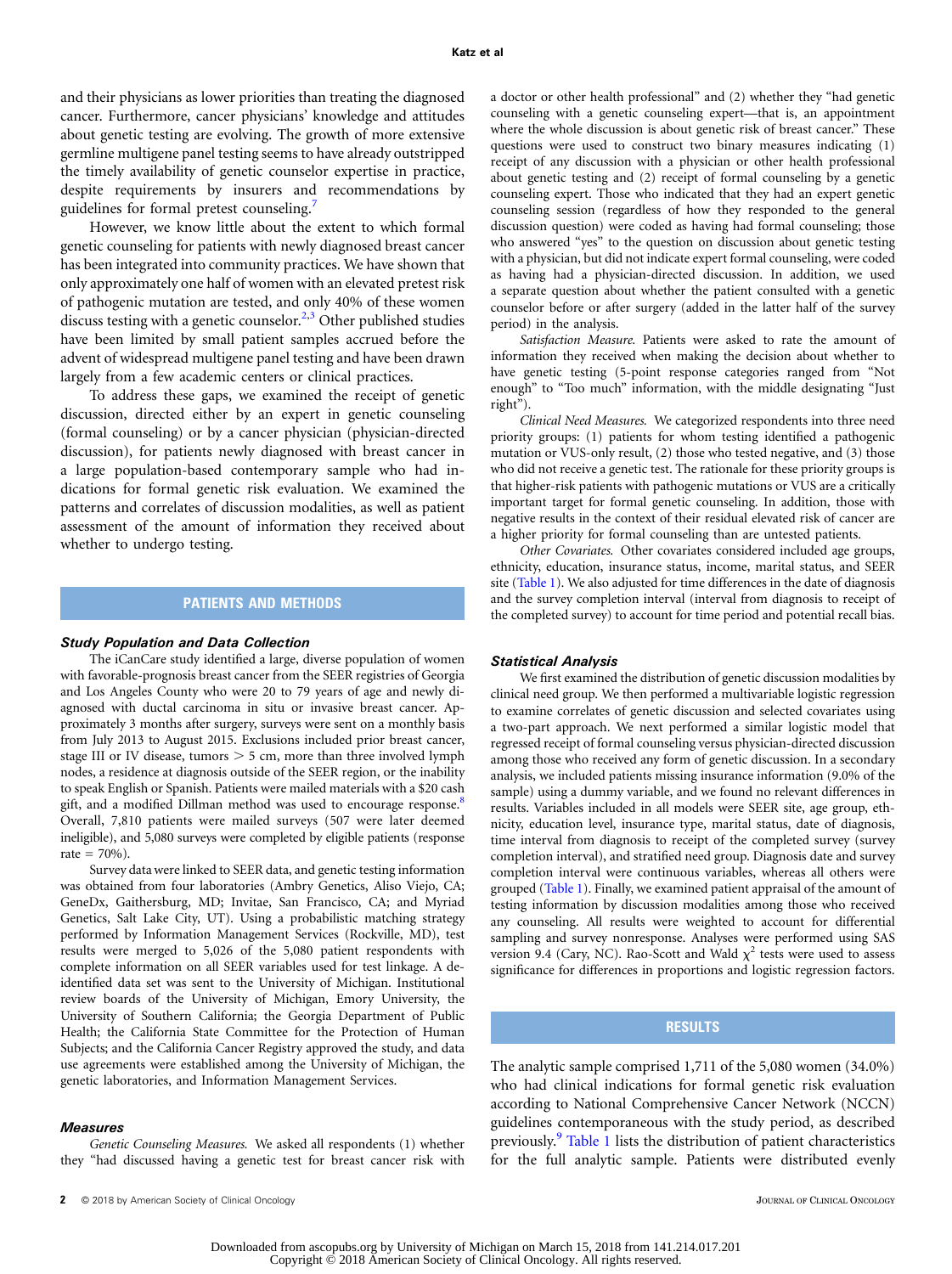<span id="page-2-0"></span>

| Table 1. Distributions of Patient Characteristics Among Patients With Elevated<br>Pretest Risk ( $N = 1,711$ ) |                                        |                                              |  |
|----------------------------------------------------------------------------------------------------------------|----------------------------------------|----------------------------------------------|--|
|                                                                                                                |                                        | All Patients                                 |  |
| Characteristic                                                                                                 | No.                                    | Weighted %                                   |  |
| <b>SEER</b> site<br>Georgia<br>Los Angeles County                                                              | 874<br>837                             | 52.6<br>47.4                                 |  |
| Age at survey administration, years<br>< 50<br>50-59<br>60-69<br>> 70                                          | 652<br>398<br>385<br>276               | 37.0<br>23.3<br>23.4<br>16.3                 |  |
| Ethnicity*<br>Asian<br>African American<br>Latina<br>White                                                     | 138<br>335<br>338<br>857               | 8.4<br>19.9<br>15.8<br>55.9                  |  |
| Education*<br>High school or less<br>At least some college<br>College graduate or more                         | 470<br>510<br>701                      | 25.7<br>29.7<br>44.6                         |  |
| Income, \$000<br>< 20<br>20 to $< 40$<br>40 to $< 60$<br>60 to $< 90$<br>$\geq 90$<br>Not reported             | 251<br>261<br>220<br>232<br>438<br>309 | 14.2<br>14.6<br>12.5<br>14.0<br>27.6<br>17.2 |  |
| Insurance status*<br>Private<br>Medicaid<br>Medicare or Veterans Affairs<br>None                               | 913<br>233<br>373<br>17                | 59.6<br>13.9<br>25.4<br>1.0                  |  |
| Marital status*<br>Single or widowed<br>Married or partnered                                                   | 626<br>1,058                           | 36.8<br>63.2                                 |  |
| Genetic test type<br>No test<br><b>BRCA only</b><br>Multigene panel                                            | 831<br>499<br>381                      | 47.4<br>29.7<br>22.9                         |  |
| Genetic test outcome<br>Not tested<br>Negative<br>VUS only<br>Pathogenic mutation                              | 831<br>680<br>125<br>75                | 47.4<br>40.7<br>7.4<br>4.5                   |  |
| Genetic risk discussion<br>Formal counseling<br>Physician-directed discussion<br>None                          | 742<br>522<br>447                      | 43.5<br>31.1<br>25.4                         |  |

\*Missing variables excluded from totals. Percentage missing ranged from 1.7% to 2.4% for ethnicity, education, and partnered status. Insurance type was missing for 9.6% of patients.

between the two SEER regions. The sample was diverse with regard to age, ethnicity, education, and income. In this higher pretest risk sample, 47.4% were not tested, 29.7% received a BRCA1/2-only test, and 22.9% received a multigene panel test (representing 43.5% of testers). Among those tested, 14.0% had VUS only, 8.6% had a pathogenic mutation, and the remainder (77.4%) had a negative (normal) test. Overall, 74.6% of patients received some counseling (43.5%, formal counseling  $v$  31.1%, physician-directed discussion).

[Figure 1](#page-3-0) shows the distribution of genetic counseling modalities by clinical need group. One half of women (50.6%) who were not tested received some form of counseling (22.6%, formal counseling and 28.0%, physician-directed discussion). By contrast, virtually all tested patients reported some form of counseling (96.4% and 94.9% of those with negative tests and those with a pathogenic mutation or VUS, respectively), and two thirds reported formal counseling (60.5% and 67.9% of those with negative tests and pathogenic mutations or VUS, respectively). Appendix Table A1 (online only) lists sample sizes for subgroups and CIs for the point estimates described in [Figure 1.](#page-3-0)

Approximately one half of the patient sample  $(n = 894)$  was administered a question about the timing of a visit with a genetic counselor relative to surgery: 62.9% of the 327 patients who reported that they had a formal genetic counseling session met with a counselor before surgery.

[Figure 2](#page-4-0) shows correlates of receipt of any genetic discussion, controlling for clinical need, diagnosis date, and survey completion interval. Younger women were more likely to report any discussion versus no discussion (odds ratio [OR], 4.5 [95% CI, 2.6 to 8.0]; 1.9 [95% CI, 1.1 to 3.3]; and 1.5 [95% CI, 1.0 to 2.3] for women younger than 50 years of age, 50 to 59 years of age, and 60 to 69 years of age, respectively, relative to those older than 70 years of age. Patients receiving Medicaid reported less counseling than did those privately insured (OR, 0.57 [95% CI, 0.35 to 0.93]). African Americans reported more counseling than did whites (OR, 1.6 [95% CI, 1.0 to 2.5]). Income had no effect on whether patients had any genetic discussion, nor was it a confounding factor in the analysis. Thus, this variable was omitted from the model. There was no association between survey completion interval and patient report of counseling (OR, 1.02 [95% CI, 0.96 to 1.1]) or confounding with other covariates. In a second model that regressed the type of discussion (formal genetic counseling  $\nu$  physiciandirected discussion only) on selected covariates among those who received any discussion (Appendix [Table A2](#page-8-0), online only), ethnicity was only marginally significant (Wald  $\chi^2$  P = .10), with African Americans receiving more formal than physician-directed counseling relative to whites (OR, 1.6 [95% CI, 1.1 to 2.3).

Patients' assessment of the amount of information they received about whether to have testing was similarly high whether they received formal genetic counseling or a physician-directed discussion only (80.8%  $\nu$  79.4% stated information was "just right";  $P = .58$ ). Importantly, among those who had any mode of genetic discussion, Latinas were much less likely to be satisfied with the information about genetic testing. Only 63.5% considered the information "just right" (compared with 86.5% of whites, 75.6% of African Americans, and 80.3% of Asians;  $P < .001$ ), with most Latinas perceiving too much information during the encounters (16.5% v 1.4%, 6.5%, and 4.1% for white, African American, and Asian patients, respectively;  $P < .001$ ).

# **DISCUSSION**

In this large, diverse, contemporary sample of patients with newly diagnosed breast cancer who had clinical indications for formal genetic risk evaluation, three quarters received some form of genetic discussion, but less than one half (43.5%) received formal counseling by a genetics expert. Reassuringly, virtually all tested patients (approximately one half of the sample) received some form of genetic discussion. Approximately two thirds of tested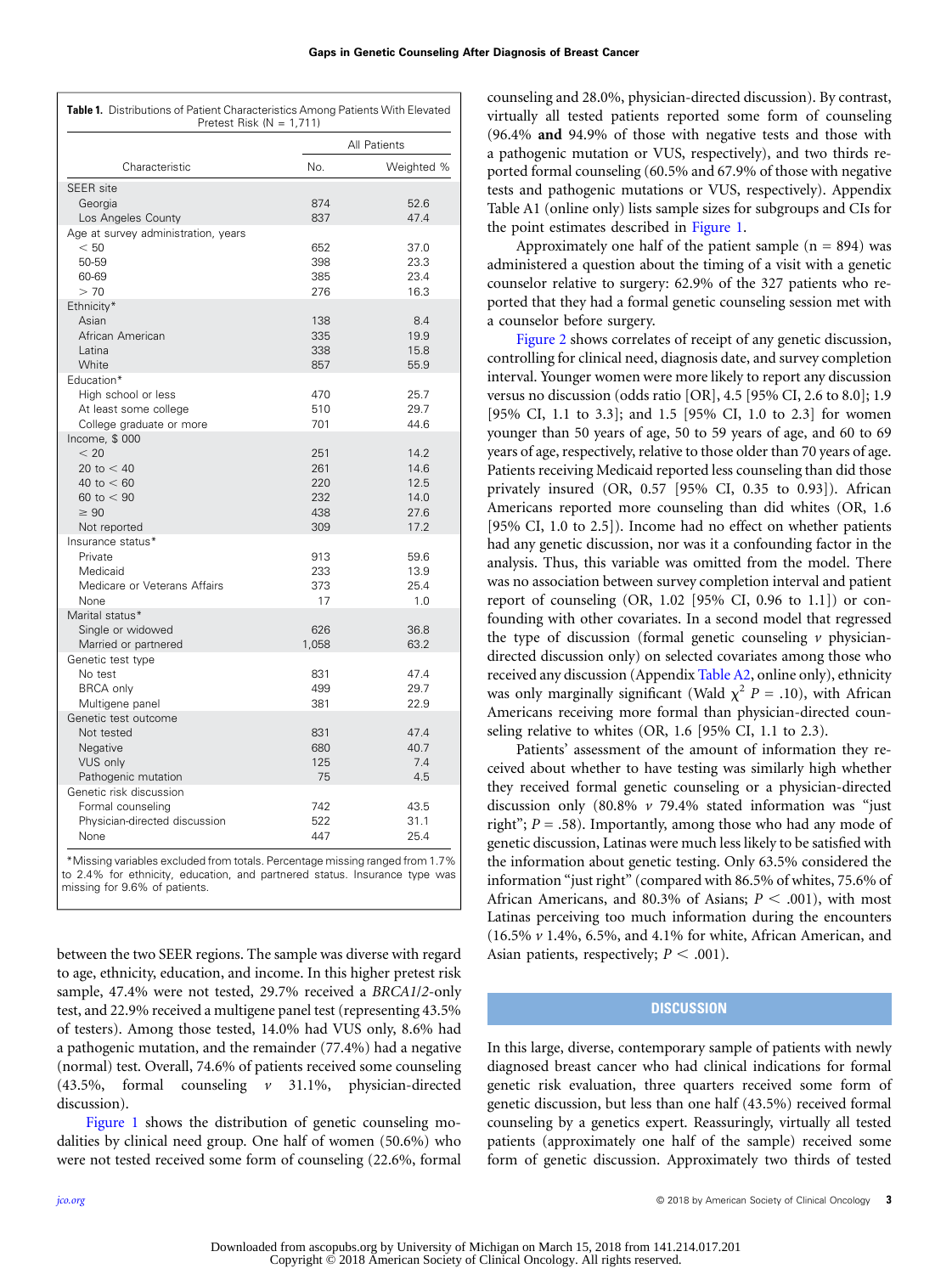<span id="page-3-0"></span>



patients received formal counseling, but only two thirds of those received it before surgery. In particular, older women and those with Medicaid insurance were less likely to receive any type of genetic discussion, suggesting lingering access barriers. However, we did not observe ethnic group disparities in the receipt of any genetic discussion or formal counseling. Finally, satisfaction with the amount of information about whether to undergo genetic testing did not vary by modality of genetic discussion (formal counseling  $\nu$  physician-directed discussion), but more Latinas reported being overwhelmed by the information they received.

Few studies have addressed genetic counseling after breast cancer diagnosis in the modern era of multigene panel testing. Two previous articles $2,3$  that used the iCanCare data set showed that formal genetic counseling (including discussion about test results) was more prevalent among higher-risk patients than among those at an average pretest risk for mutation carriage. Virtually all other studies that have examined the use of genetic counseling for breast and gynecologic cancer risk were performed before the advent of widespread multigene panel testing.<sup>2,3,10-12</sup> Childers et al<sup>13</sup> evaluated discussions about genetic testing and testing rates from three waves of the National Health Interview Survey through 2015. They found that patient report and receipt of testing was low in higher-risk patients as defined by the guidelines. Wood et al used medical record information to examine receipt of genetic counseling in patients diagnosed with breast and colorectal cancer from 2009 to 2011 in clinical practices participating in the Quality Oncology Practice Initiative.[14](#page-5-0) They showed that approximately one half of patients with an increased risk of hereditary cancer received counseling.

Integrating germline genetic discussions and testing after a diagnosis of breast cancer has become increasingly important.<sup>[15](#page-5-0)</sup> Although the need for prompt genetic assessment and counseling after breast cancer diagnosis in patients with an elevated pretest risk of a pathogenic mutation is broadly accepted, the question of who should do the counseling is less settled. Indeed, ASCO and the American Society of Breast Surgeons do not specify who should direct counseling in current genetic testing recommendations,<sup>[7](#page-5-0)</sup> whereas other guidelines explicitly advise formal counseling by a genetics expert.<sup>1</sup> Those who favor formal genetic counseling in higher-risk patients argue that trained counselors are required to ensure an accurate interpretation of findings and their implications for patients and families. Furthermore, some cancer physicians may lack confidence in discussing genetic test results.<sup>[3,16](#page-5-0)</sup> Some insurance companies currently mandate pretest formal genetic counseling by experts before approving payment. A counterargument to this mandate is that counseling can be delivered more efficiently and effectively if directed by cancer physicians, and that training physicians to do this would not be difficult. Some view insurance mandates for formal pretest counseling as a barrier to achieving the goal of testing patients with breast cancer at higher genetic risk.<sup>4</sup>

Our findings underscore the challenges of delivering genetic counseling and testing to patients with breast cancer who meet the criteria for formal genetic risk evaluation. First, it seems that a substantial minority of these patients (approximately one quarter) do not receive any form of genetic discussion. This highlights the substantial unmet need to identify and counsel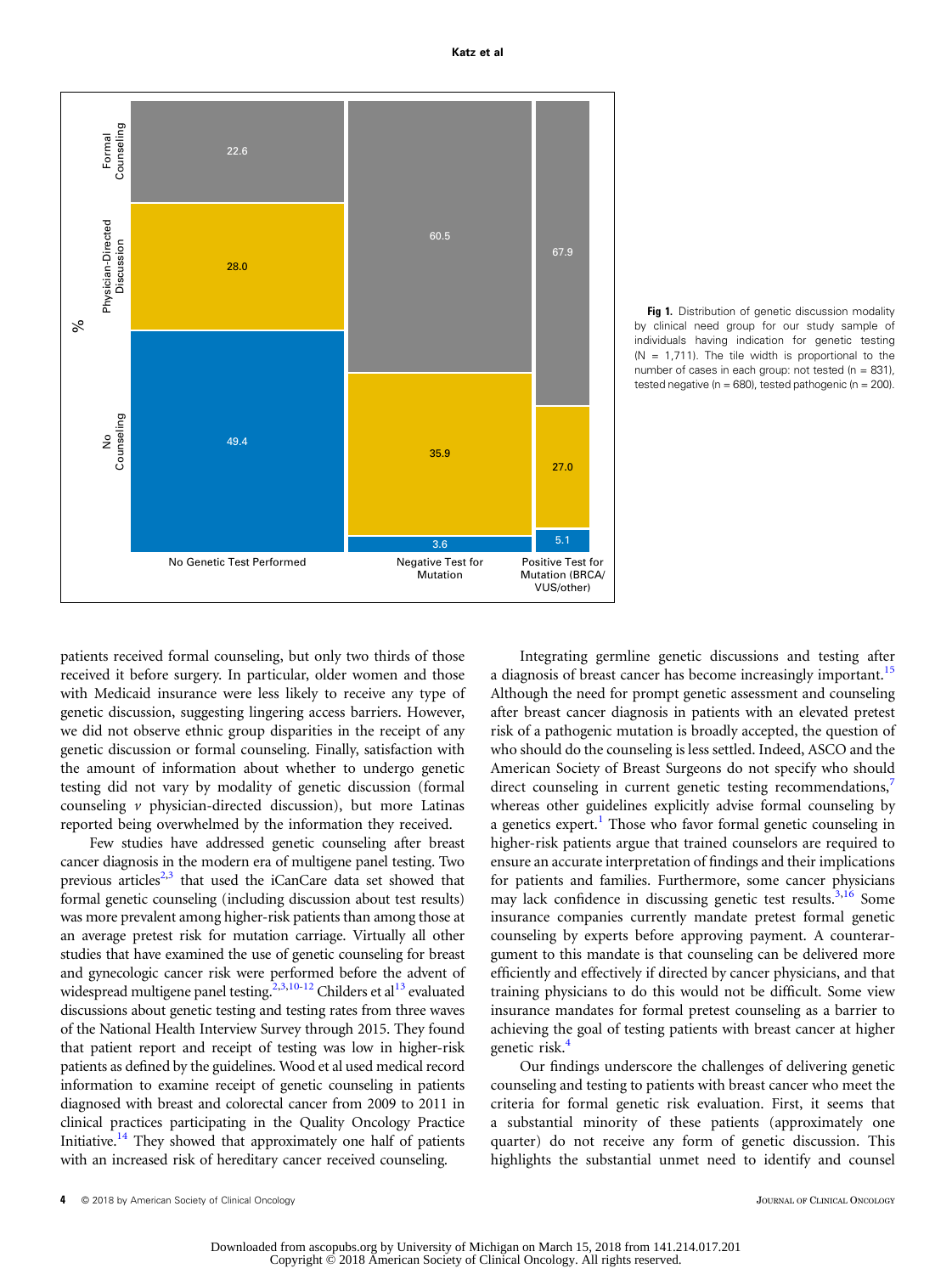<span id="page-4-0"></span>

Fig 2. Forest plot showing results of multivariable logistic regression for receipt of any form of genetic discussion (complete case [n = 1,429]). The model is also adjusted for clinical need group, date of diagnosis, and survey completion interval, which are not shown: negative test odds ratio (OR), 21.6 (95% CI, 12.5 to 37.4); positive mutation OR, 13.2 (95% CI, 6.2 to 28.0), and survey response after diagnosis interval per 90 days greater OR, 1.02 (95% CI, 0.96 to 1.1). col, college; grad, graduate; LA, Los Angeles; ref, reference; VA, Veterans Affairs.

patients with clinical indications, especially those who are older or have limited insurance. Second, our results suggest that only a minority of patients receive formal genetic counseling before surgery. This underscores a large gap between mandates for timely pretest formal genetic counseling of higher-risk patients and the reality of practice today. Furthermore, this gap may widen if genetic testing becomes more extensive and widespread as clinical indications broaden and simultaneous tumor-germline testing spreads.<sup>17,18</sup> As observed in our study and others, only a small proportion of patients diagnosed with curable breast cancer will have a pathogenic mutation identified, a finding that may motivate surgeons faced with many patients desiring prompt surgical treatment to defer counseling until later in the management process.

Finally, most tested patients rated the amount of testing information they received as "just right," with no differences in patient appraisal by counseling modality (formal  $\nu$  physician directed). This finding reinforces the need for more research about patient perspectives regarding the counseling and testing experience and their subsequent decisions in terms of managing results (eg, enhanced screening, prophylactic surgery, notification of relatives, and so forth). Importantly, Latinas were much more likely to feel overwhelmed by the information they received, a finding we observed for other treatment decisions after diagnosis of breast cancer, particularly in Latinas with low accul-turation.<sup>[19](#page-5-0)</sup> This emphasizes the need to tailor information and feedback to individual patients as high-throughput molecular testing becomes increasingly complex and essential to clinical oncology practice.

Aspects of the study merit comment. Strengths include a large, diverse, contemporary population-based sample accrued shortly after the advent of multigene panel testing; granular information about testing indications and patient experiences with counseling and testing; and detailed information about test use and results from linkage to testing laboratories. Although the test linkage process was highly successful, we may have missed some tests. Patient report of expert counseling may be prone to recall bias. However, we did not observe an association between survey completion interval and counseling outcomes. Patient recall of the timing of visits with a genetic counselor relative to surgery may have been particularly prone to missing information. This bias could have resulted in an overestimate of the proportion of patients who received presurgery genetic counseling that we observed in this study. In addition, we had limited information about patient assessment of experiences with counseling by professionals and communication with relatives because the iCanCare study had a broad set of specific aims. Generalizability of the results is limited to two large regions of the United States and to patients with earlystage breast cancer.

Indications for formal genetic risk evaluation are evolving rapidly,<sup>[1](#page-5-0)</sup> but our results suggest that many patients with breast cancer with indications do not receive timely counseling by a genetics expert. Thus, there is a need for innovative approaches to improving the integration of genetic counseling into community practice. All cancer specialties have the opportunity and responsibility to incorporate genetic counseling more fully into breast cancer management. Surgeons see patients first, and test results most immediately affect surgical management (eg, a decision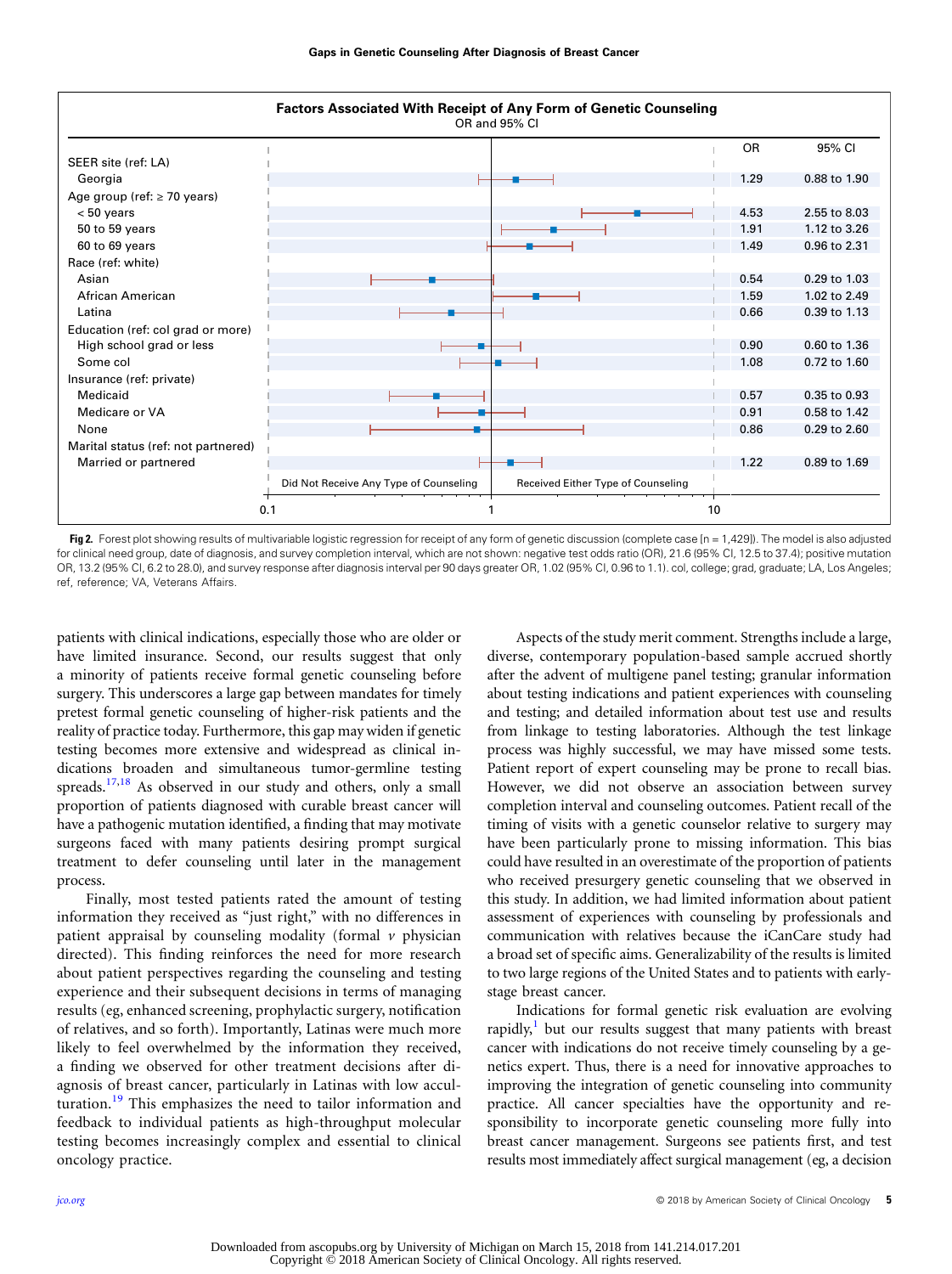<span id="page-5-0"></span>for bilateral mastectomy). Thus, surgical practice is a central target for improvement in genetic risk assessment and management strategies. However, genetic test results have become increasingly relevant to systemic therapy with the advent of poly(ADP-ribose) polymerase inhibitors for BRCA1/2-associated breast cancers<sup>20</sup> and to radiation therapy with emerging concerns about radiation safety for carriers of certain pathogenic mutations (eg,  $TP53<sup>1</sup>$ ). Thus, clear communication of current guidelines for testing to all specialties will help ensure that the maximum number of at-risk individuals receive appropriate counseling and testing. Although genetic counselors have traditionally provided direct support to people at risk, our results and others $18$  suggest that a multipronged strategy will be required: (1) training all cancer specialists to integrate testing into decision making with the aid of interactive clinical decision support  $tools<sub>21</sub>$  (2) additional integration of genetic testing results and management into multidisciplinary tumor boards, and (3) a commitment by all cancer specialists to ensure timely testing of patients when there is a substantial likelihood that results could change treatment. The guidance and participation of genetic counselors and other genetics experts will be essential to develop more successful care delivery strategies.

### **REFERENCES**

1. Daly MB, Pilarski R, Berry M, et al: NCCN guidelines insights: Genetic/familial high-risk assessment: Breast and ovarian, version 2.2017. J Natl Compr Canc Netw 15:9-20, 2017

2. Kurian AW, Griffith KA, Hamilton AS, et al: Genetic testing and counseling among patients with newly diagnosed breast cancer. JAMA 317:531-534, 2017

3. Kurian AW, Li Y, Hamilton AS, et al: Gaps in incorporating germline genetic testing into treatment decision-making for early-stage breast cancer. J Clin Oncol 35:2232-2239, 2017

4. Hughes KS: Genetic testing: What problem are we trying to solve? J Clin Oncol 35:3789-3791, 2017

5. Ahn S, Port ER: Genetic testing in patients with newly diagnosed breast cancer: Room for improvement. J Clin Oncol 35:2221-2223, 2017

6. Agnese DM, Pollock RE: Breast cancer genetic counseling: A surgeon's perspective. Front Surg 3:4, 2016

7. Robson ME, Bradbury AR, Arun B, et al: American Society of Clinical Oncology policy statement update: Genetic and genomic testing for cancer susceptibility. J Clin Oncol 33:3660-3667, 2015

8. Dillman D, Smyth J, Christian L; Internet, Mail, and Mixed-Mode Surveys: The Tailored Design

# Disclosures provided by the authors are available with this article at

[jco.org](http://jco.org).

AUTHORS' DISCLOSURES OF POTENTIAL CONFLICTS OF INTEREST

## AUTHOR CONTRIBUTIONS

Conception and design: Steven J. Katz, Kevin C. Ward, Ann S. Hamilton, Lauren P. Wallner, Monica Morrow, Reshma Jagsi, Sarah T. Hawley, Allison W. Kurian

Financial support: Steven J. Katz, Reshma Jagsi, Sarah T. Hawley Administrative support: Steven J. Katz

Provision of study materials or patients: Kevin C. Ward, Ann S. Hamilton Collection and assembly of data: Kevin C. Ward, Ann S. Hamilton, M. Chandler McLeod

Data analysis and interpretation: Steven J. Katz, M. Chandler McLeod, Lauren P. Wallner, Monica Morrow, Reshma Jagsi, Sarah T. Hawley, Allison W. Kurian

Manuscript writing: All authors

Final approval of manuscript: All authors Accountable for all aspects of the work: All authors

Method (ed 2). Hoboken, NY, John Wiley & Sons, 2009

9. Daly MB, Pilarski R, Axilbund JE, et al: Genetic/familial high-risk assessment: Breast and ovarian, version 2.2015. J Natl Compr Canc Netw 14: 153-162, 2016

10. Willis AM, Smith SK, Meiser B, et al: Sociodemographic, psychosocial and clinical factors associated with uptake of genetic counselling for hereditary cancer: A systematic review. Clin Genet 92:121-133, 2017

11. Wevers MR, Aaronson NK, Verhoef S, et al: Impact of rapid genetic counselling and testing on the decision to undergo immediate or delayed prophylactic mastectomy in newly diagnosed breast cancer patients: Findings from a randomised controlled trial. Br J Cancer 110:1081-1087, 2014

12. Wevers MR, Ausems MGEM, Verhoef S, et al: Does rapid genetic counseling and testing in newly diagnosed breast cancer patients cause additional psychosocial distress? Results from a randomized clinical trial. Genet Med 18:137-144, 2016

13. Childers CP, Childers KK, Maggard-Gibbons M, et al: National estimates of genetic testing in women with a history of breast or ovarian cancer. J Clin Oncol 35:3800-3806, 2017

14. Wood ME, Kadlubek P, Pham TH, et al: Quality of cancer family history and referral for genetic counseling and testing among oncology practices: A pilot test of quality measures as part of the American Society of Clinical Oncology Quality Oncology Practice Initiative. J Clin Oncol 32:824-829, 2014

15. Offit K, Bradbury A, Storm C, et al: Gene patents and personalized cancer care: Impact of the Myriad case on clinical oncology. J Clin Oncol 31: 2743-2748, 2013

16. Gray SW, Hicks-Courant K, Cronin A, et al: Physicians' attitudes about multiplex tumor genomic testing. J Clin Oncol 32:1317-1323, 2014

17. Mandelker D, Zhang L, Kemel Y, et al: Mutation detection in patients with advanced cancer by universal sequencing of cancer-related genes in tumor and normal DNA vs guideline-based germline testing. JAMA 318:825-835, 2017

18. Van Allen EM: The potential and challenges of expanded germline testing in clinical oncology. JAMA 318:801-803, 2017

19. Katz SJ, Wallner LP, Abrahamse PH, et al: Treatment experiences of Latinas after diagnosis of breast cancer. Cancer 123:3022-3030, 2017

20. Robson M, Im SA, Senkus E, et al: Olaparib for metastatic breast cancer in patients with a germline BRCA mutation. N Engl J Med 377:523-533, 2017

21. Schwartz MD, Valdimarsdottir HB, Peshkin BN, et al: Randomized noninferiority trial of telephone versus in-person genetic counseling for hereditary breast and ovarian cancer. J Clin Oncol 32:618-626, 2014

# **Affiliations**

Steven J. Katz, M. Chandler Mcleod, Lauren P. Wallner, Reshma Jagsi, and Sarah T. Hawley, University of Michigan; Sarah T. Hawley, Ann Arbor VA Center for Clinical Management Research, Ann Arbor, MI; Kevin C. Ward, Emory University, Atlanta, GA; Ann S. Hamilton, University of Southern California, Los Angeles; Allison W. Kurian, Stanford University, Stanford, CA; and Monica Morrow, Memorial Sloan Kettering Cancer Center, New York, NY.

# **Support**

Supported by Grant P01 CA163233 to the University of Michigan from the National Cancer Institute. Conducted work was also supported by the University of Michigan Cancer Center Biostatistics, Analytics and Bioinformatics shared resource (P30CA46592). The collection of Los Angeles County cancer incidence data used in this study was supported by the California Department of Public Health pursuant to California Health and Safety Code Section 103885; the Centers for Disease Control and Prevention's National Program of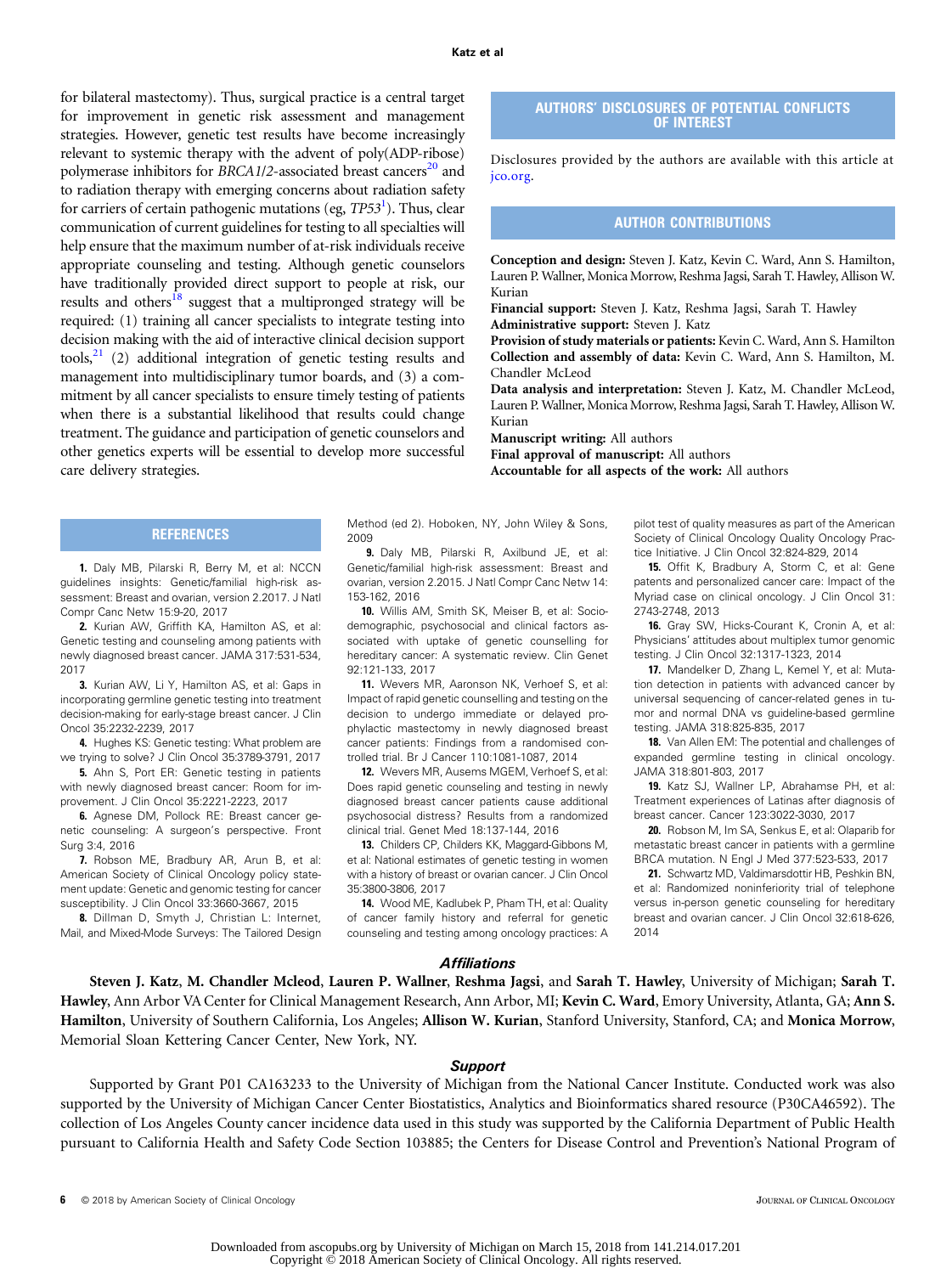Cancer Registries, under cooperative agreement 5NU58DP003862-04/DP003862; the National Cancer Institute's SEER program under contract HHSN261201000140C awarded to the Cancer Prevention Institute of California, contract HHSN261201000035C awarded to the University of Southern California, and contract HHSN261201000034C awarded to the Public Health Institute. The collection of cancer incidence data in Georgia was supported by contract HHSN261201300015I, Task Order HHSN26100006 from the National Cancer Institute and by cooperative agreement 5NU58DP003875-04-00 from the Centers for Disease Control and Prevention.

nnn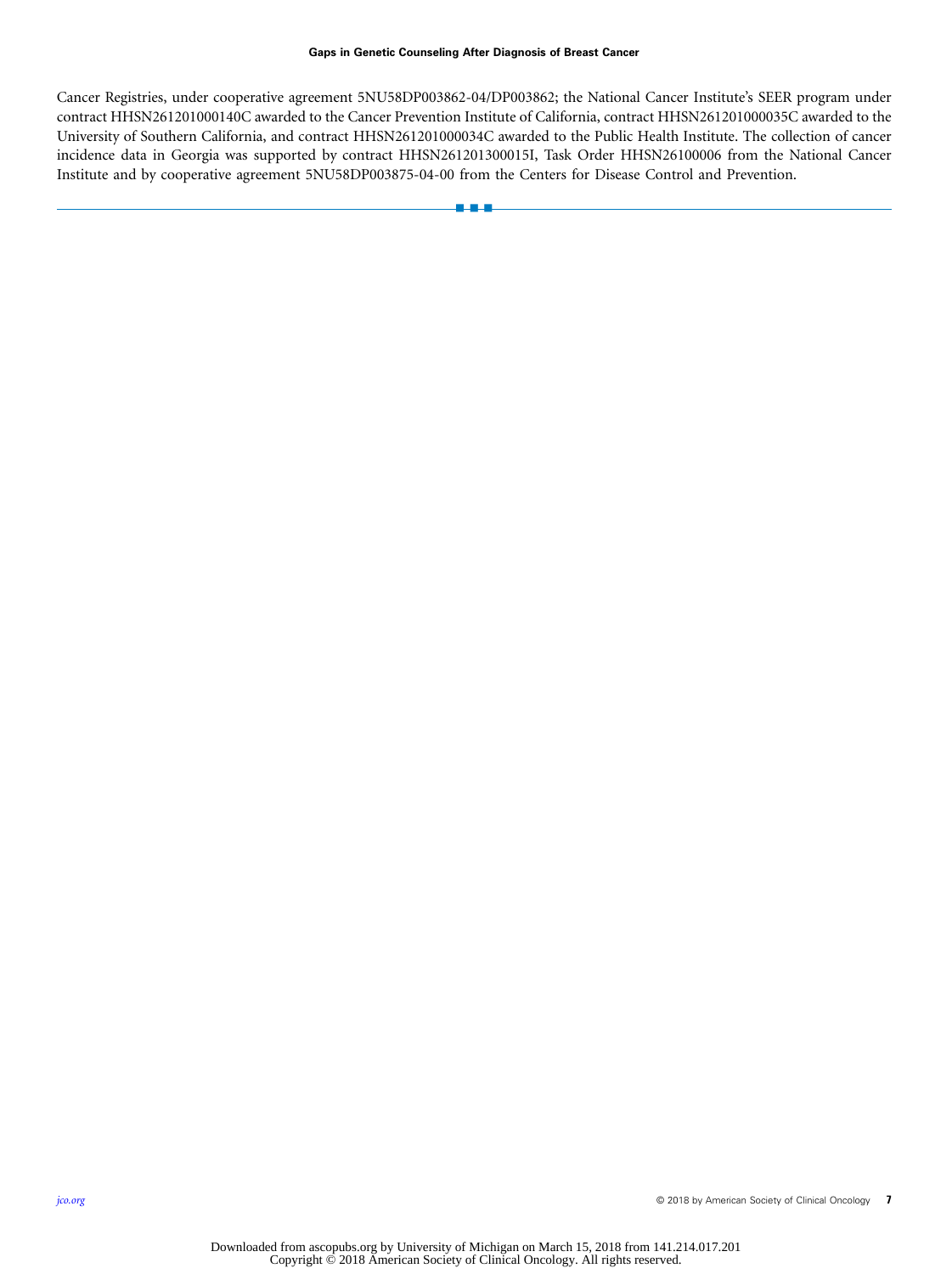### AUTHORS' DISCLOSURES OF POTENTIAL CONFLICTS OF INTEREST

## Gaps in Receipt of Clinically Indicated Genetic Counseling After Diagnosis of Breast Cancer

The following represents disclosure information provided by authors of this manuscript. All relationships are considered compensated. Relationships are self-held unless noted. I = Immediate Family Member, Inst = My Institution. Relationships may not relate to the subject matter of this manuscript. For more information about ASCO's conflict of interest policy, please refer to [www.asco.org/rwc](http://www.asco.org/rwc) or [ascopubs.org/jco/site/ifc](http://ascopubs.org/jco/site/ifc).

Steven J. Katz No relationship to disclose

Kevin C. Ward No relationship to disclose

Ann S. Hamilton No relationship to disclose

M. Chandler McLeod No relationship to disclose

Lauren P. Wallner Research Funding: GlaxoSmithKline (Inst)

Monica Morrow Honoraria: Genomic Health Travel, Accommodations, Expenses: Genomic Health Reshma Jagsi

Employment: University of Michigan Consulting or Advisory Role: Amgen Research Funding: AbbVie (Inst)

Sarah T. Hawley No relationship to disclose

# Allison W. Kurian

Research Funding: Myriad Genetics (Inst), Invitae (Inst), Ambry Genetics (Inst), Genomic Health (Inst), GeneDx/BioReference (Inst), Genentech (a member of the Roche Group; Inst)